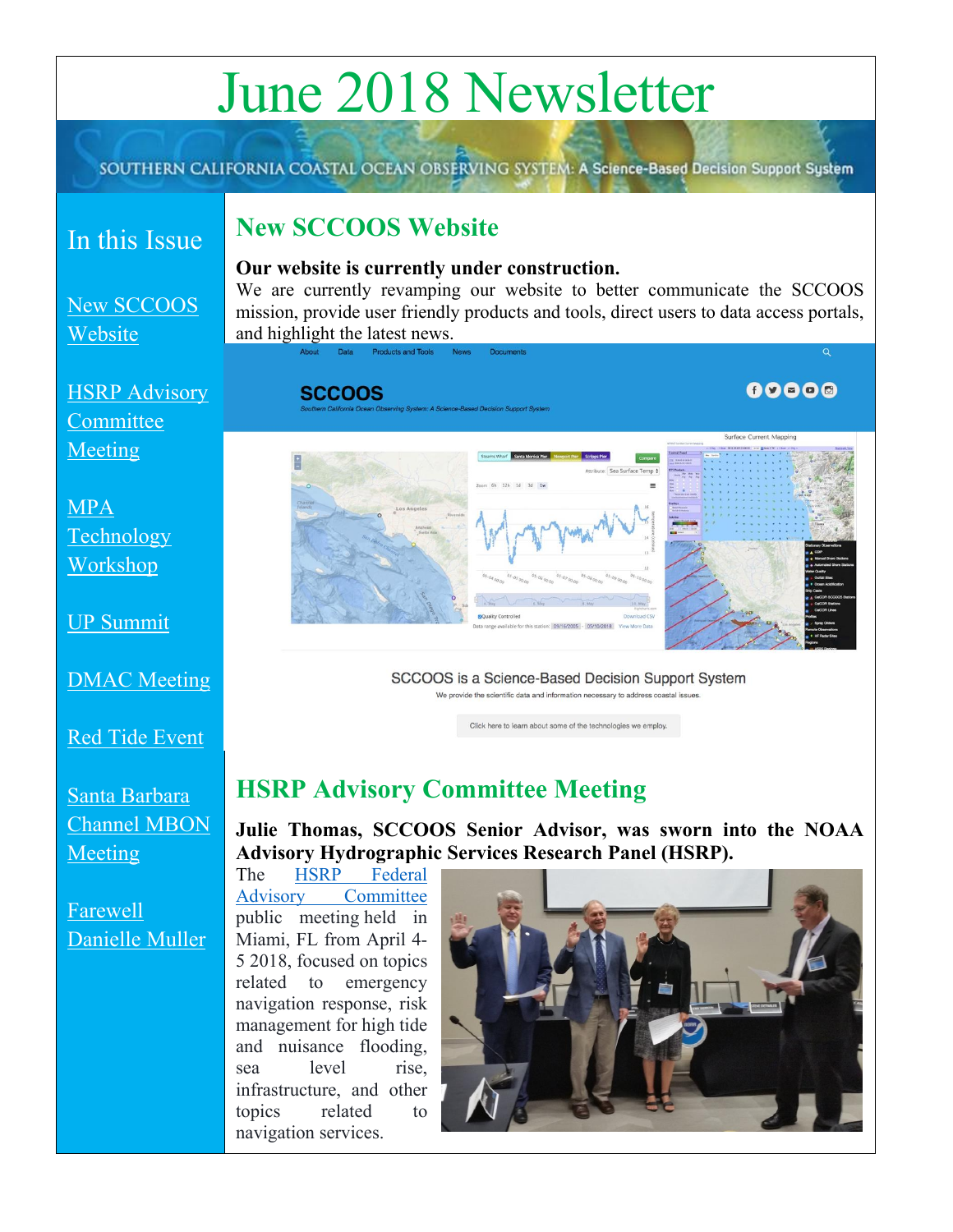# Upcoming Activities

**SCCOOS** publishes new website

IOOS Progress Report Dec  $2017 - May$ 2018

IMSOO Plankton Workshop

## <span id="page-1-0"></span>**MPA Technology Workshop**

**SCCOOS Director, Clarissa Anderson, moderated the MPA Monitoring Tools by Land and Sea panel.** 



The [MPA Technology Workshop](https://www.eventbrite.com/e/marine-protected-areas-technology-workshop-tickets-42098857817) was held at Scripps Seaside Forum on May 16th. Scripps director, Margaret Leinen, kicked off the event by stressing the importance of current and emerging technologies to enforce and measure MPA success. Dr. Anderson's session highlighted a wide range of monitoring and enforcement tools including passive acoustic monitoring, wave gliders, DNA Barcode Scanners, environmental DNA, and ROV's and machine learning.

#### <span id="page-1-1"></span>**UP Summit**

**SCCOOS collaborated with CDIP and CORDC to display oceanographic research instruments at the [UP Summit](https://upsummit.ucsd.edu/) Science Expo.**  The event was a unique opportunity to engage with UC San Diego researchers on how science can inform environmental challenges.



Photo Credit: UCSD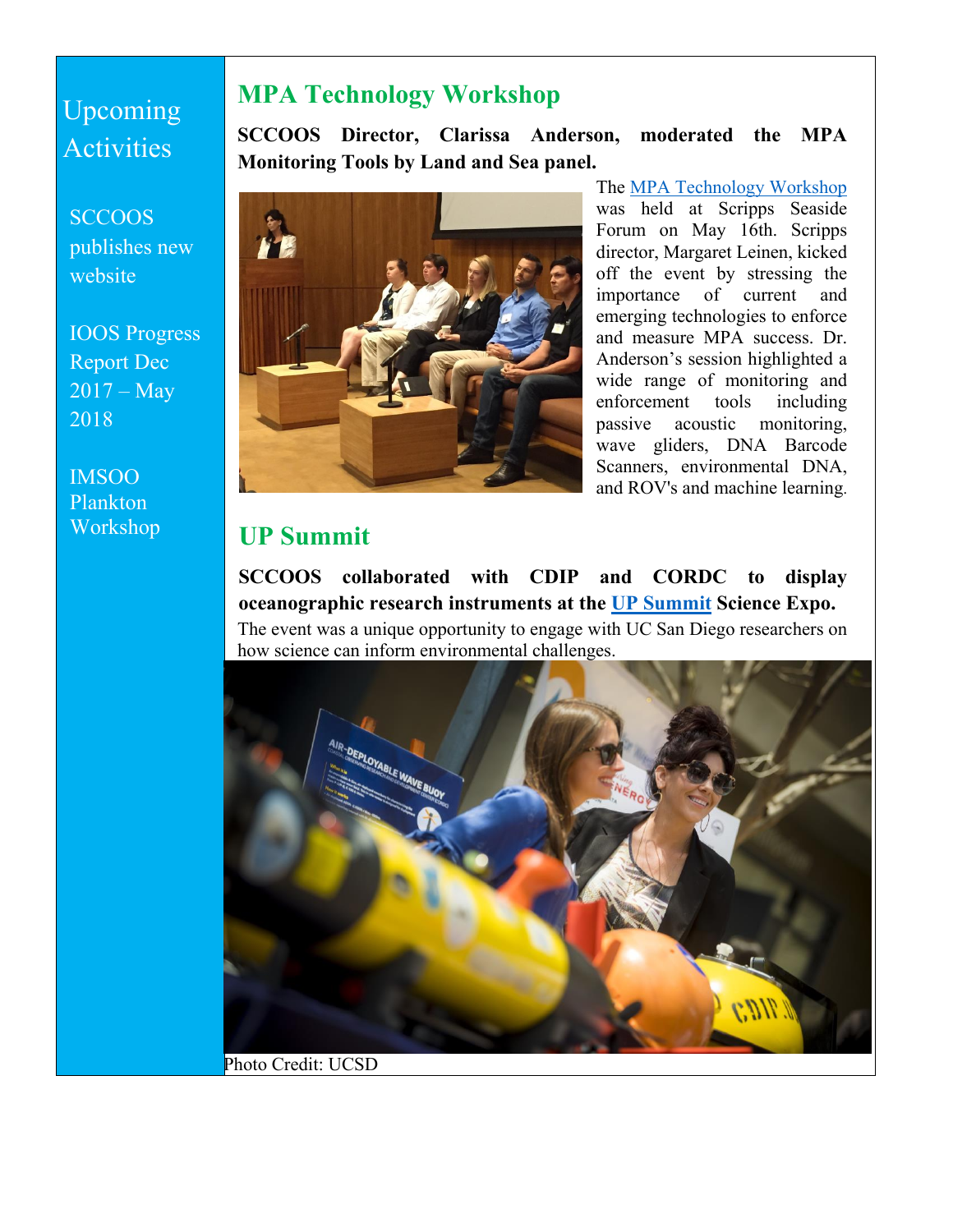# <span id="page-2-0"></span>**DMAC Workshop**

#### **Vicky Rowley, SCCOOS Data Manager, participated at this year's IOOS Data Management and Communication (DMAC) Meeting.**

Many great takeaways from the annual [IOOS DMAC meeting](https://ioos.noaa.gov/project/dmac/) held in Silver Spring, MD from May 21st – 23rd. Rowley will be working with Axiom to help make HABs data more wildly available. IOOS may also be funding a Code Sprint workshop in October in Ann Arbor, MI as an effort to share codes to better manage and display data.



Photo Credit: U.S. IOOS

## <span id="page-2-1"></span>**Red Tide Event**

#### **The spectacular display of bioluminescence brought to you by**  *Lingulodinium polyedra***.**

A bloom of dinoflagellates including *Lingulodinium polyedra* were detected offshore San Diego in early May leading to the [red tide event](https://scripps.ucsd.edu/news/red-tide-brings-bioluminescence-san-diego-beaches) detected during the day and a beautiful display of bioluminescence at night captured by [John Moore.](http://johnhmoore.com/photoblog/)